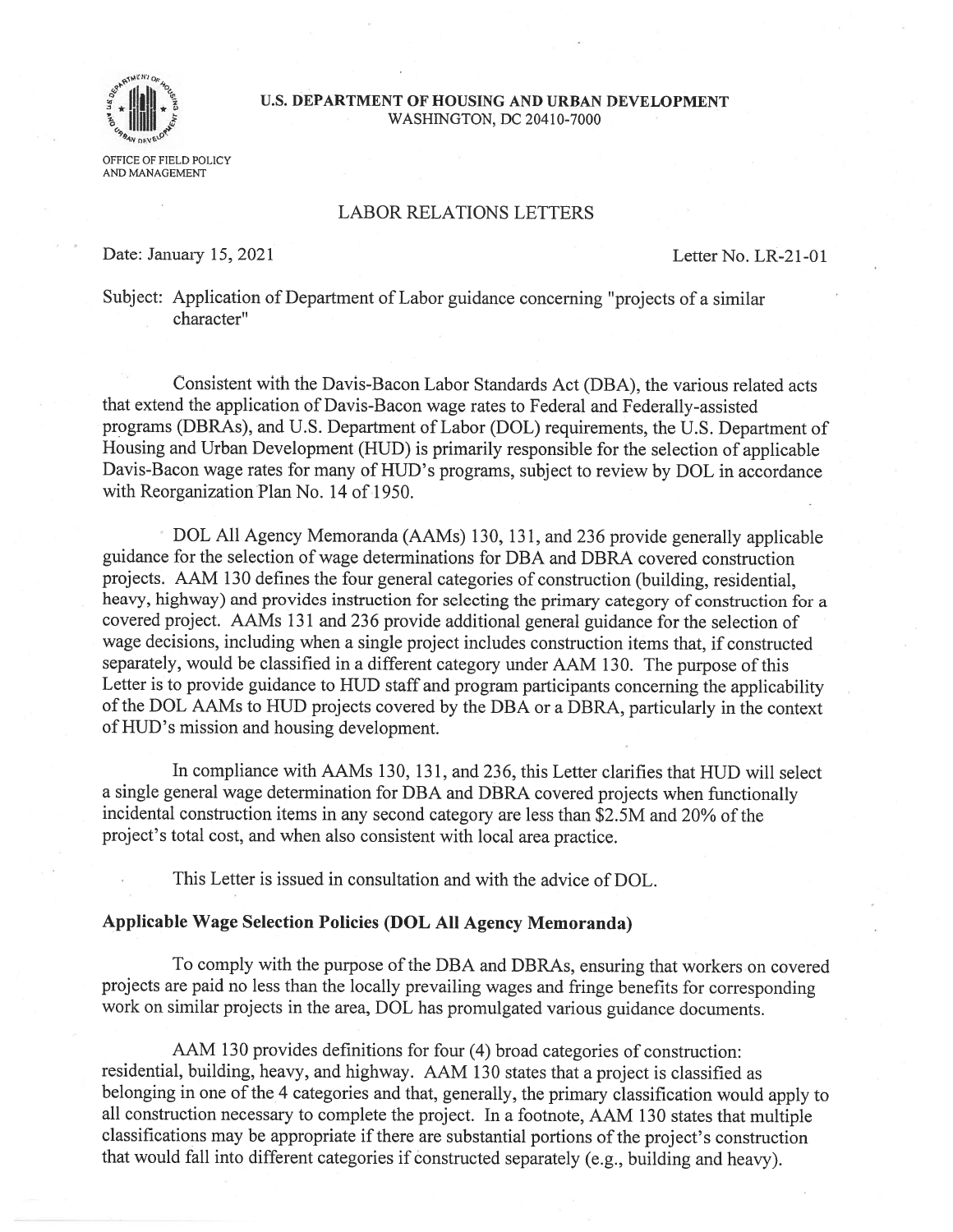AAM <sup>131</sup> provides further genera<sup>l</sup> guidance for agencies to determine when multiple wage determinations should be selected for <sup>a</sup> project. AAM <sup>131</sup> explains that <sup>a</sup> single wage determination is appropriate "if construction items in <sup>a</sup> second category of construction are 'incidental' in function to the over-all character of a project... and if there is not a substantial amount of construction in the second category." Id. (emphasis in the original).

To determine whether there is substantial construction in <sup>a</sup> second category, based on cost, AAM <sup>131</sup> instructs the administering agency to generally select multiple wage determinations if the items in the second category are "more than approximately 20%" of the total project cost. AAM <sup>131</sup> also states, "when <sup>a</sup> project is very large, items of work of <sup>a</sup> different character may be sufficiently substantial to warrant a separate schedule even though these items of work do not specifically amount to <sup>20</sup> percen<sup>t</sup> of the total project cost."

Beginning in 1987, WHD used \$1 million as an indicator for whether the cost of construction items in <sup>a</sup> different category is substantial despite not exceeding 20% of total project costs. AAM <sup>236</sup> updates this threshold to account for inflation and rising costs, and specifies that items of work of <sup>a</sup> different character are sufficiently substantial in cost to warrant a separate wage determination if the construction in the second category exceeds either 20% of the total project costs or \$2.5M USD (the later amount to be periodically reviewed for inflation adjustment).

Consistent with the purpose of the DBA, DOL's guidance in AAMs 130, 131, and 236 remains genera<sup>l</sup> guidance. AAM <sup>236</sup> states that DOL will consider on <sup>a</sup> case-by-case basis exceptional situations, where the cost of construction items in <sup>a</sup> different category is not significantly greater than \$2.5 million or 20% of the total project cost, and the agency can demonstrate that applying multiple wage determinations would not reflect local area practice or would otherwise be inappropriate.

#### HUB's Selection of Applicable Wage Rates

HUD approaches its responsibility for selecting the appropriate wage rates for <sup>a</sup> covered project within the context of HUD's mission: to create strong, sustainable inclusive communities and quality affordable housing. As required by AAM 130, HUD initially selects the category of construction applicable to the covered contract by identifying the category most consistent with the primary purpose of the project. For example, in HUD's multifamily housing programs, the primary componen<sup>t</sup> of the project is residential housing units, and as such, HUD would select either Residential (4 stories or less) or Building (5 stories or more) as the primary category of construction, and select the corresponding Residential or Building genera<sup>l</sup> wage determination for inclusion in the project's construction contract.

After HUD selects the primary category of construction, HUD then evaluates whether to select an additional wage decision for construction items of a separate category, as required by AAMs 130, 131, and 236. Many covered contracts in HUD's programs do not include construction in <sup>a</sup> second category that meets or exceeds the percen<sup>t</sup> or monetary thresholds described in AAM <sup>236</sup> (currently 20% or S2.5M, the latter as may be adjusted for inflation). Thus, in those instances, HUD will select <sup>a</sup> single genera<sup>l</sup> wage decision for the project, including all functionally incidental construction items.

For example, in HUD's multifamily housing program, <sup>a</sup> typical <sup>4</sup> story residential project would be covered by <sup>a</sup> Residential wage decision, further, absent <sup>a</sup> finding of substantial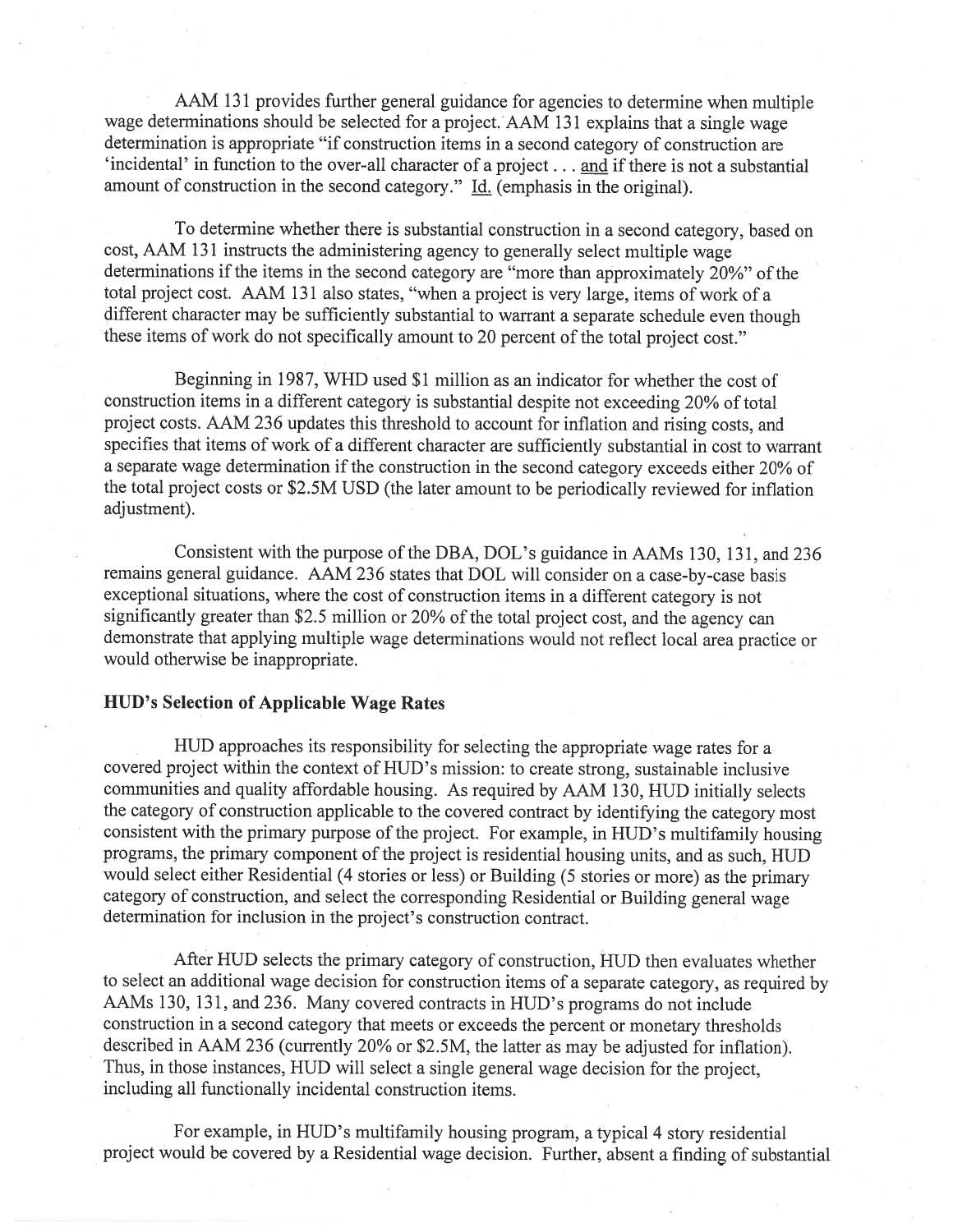cost pursuan<sup>t</sup> to AAM 236, the primary Residential wage decision will apply to all functionally incidental construction items including, e.g., site work, parking areas, utilities, streets, sidewalks, housing complex swimming pools, mail kiosks, carports, landscaping, retaining walls, signage, storm water and sanitary sewers, open spaces, <sup>p</sup>laygrounds, and any other items included in the project to suppor<sup>t</sup> its primary purpose, residential apartments.

Additionally, consistent with DOL guidance, MUD will apply the selected primary wage decision (e.g., Residential) to all functionally related construction of the project that would not be in itself considered <sup>a</sup> different category of construction under the principles of AAM <sup>130</sup> and 131. For example, DOL has stated that site preparation work does not itself fall within any particular category of construction; construction projects in each category can require site preparation work.

In instances where functionally incidental construction items would (a) be in <sup>a</sup> second category of construction, as those categories are defined in AAM 130, if constructed alone', and (b) meet or exceed the AAM <sup>236</sup> thresholds for substantial cost, HUD will generally apply the wage determination for the different category in addition to the wage determination for the overall project. However, where the cost of construction items in <sup>a</sup> different category is not significantly greater than \$2.5 million or 20% of the total project cost, HUD will undertake additional analysis and consult with DOL to determine whether MUD's selection of <sup>a</sup> separate wage decision is appropriate and consistent with local area practice.

In the context of multifamily residential housing, local area practice may suppor<sup>t</sup> the application of the primary wage decision to separately categorized construction items, where the cost of construction items in <sup>a</sup> different category is not significantly greater than \$2.5 million or 20% of the total project cost, particularly when the construction involves similar materials and techniques, and will be completed by the same workers constructing the housing units. However, as noted in AAM <sup>236</sup> and as discussed above, such instances must be determined on <sup>a</sup> case-bycase basis and after consultation with DOL.

If HUD, after further consultation with DOL concerning local area practice, determines that more than one genera<sup>l</sup> wage determination is applicable to <sup>a</sup> covered contract, HUD will require compliance with these standards:

- The project/contract specifications must clearly identify which construction items are subject to each selected wage decision;

- The developer/prime contractor must pos<sup>t</sup> all selected wage decisions at the job-site with an explanation as to which construction items are covered by which applicable wage determination.

- The developer/prime contractor must establish adequate controls to ensure that all covered workers are paid under the wage decision applicable to their respective construction work.

- All employers (contractor, subcontractors, lower-tier subcontractors) must prepare, submit and maintain accurate employee time and payroll records that evidence the selected separate wage decisions were properly applied to the relevant construction work.

<sup>&</sup>lt;sup>1</sup> In addition to defining the four categories, AAM 130 provides lists of examples of each category. These lists, while not exhaustive, may be helpful in determining how to categorize certain work.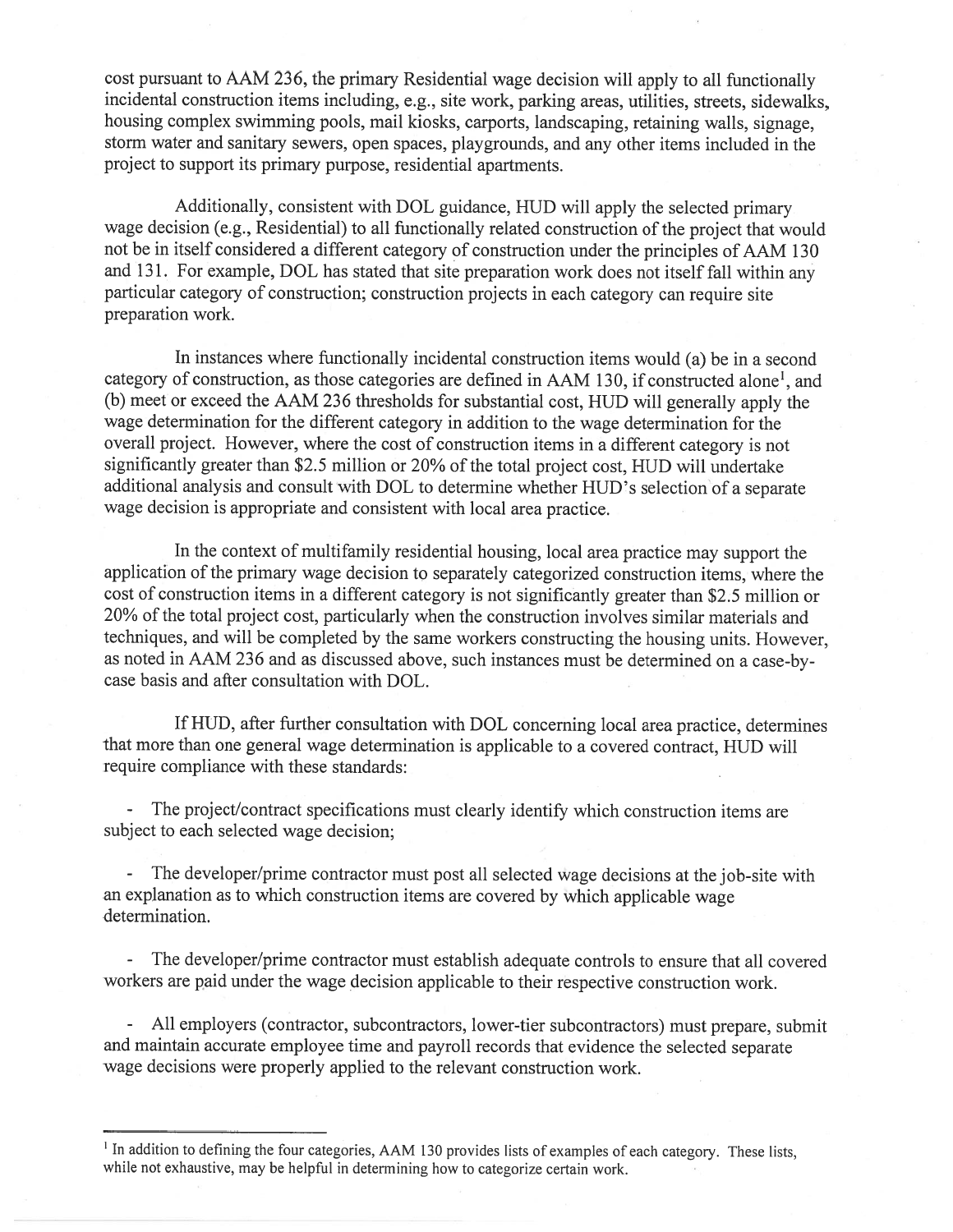Any questions concerning this Letter may be directed to HUD's Office of Davis Bacon and Labor Standards, at (202) 708-0370 or, if related to <sup>a</sup> specific covered contract, to the HUD Davis-Bacon and Labor Standards field staff with jurisdiction over the project's locality.

 $\mathcal{N}$ 

Benjamin DeMarzo Assistant Deputy Secretary for Field Policy and Management